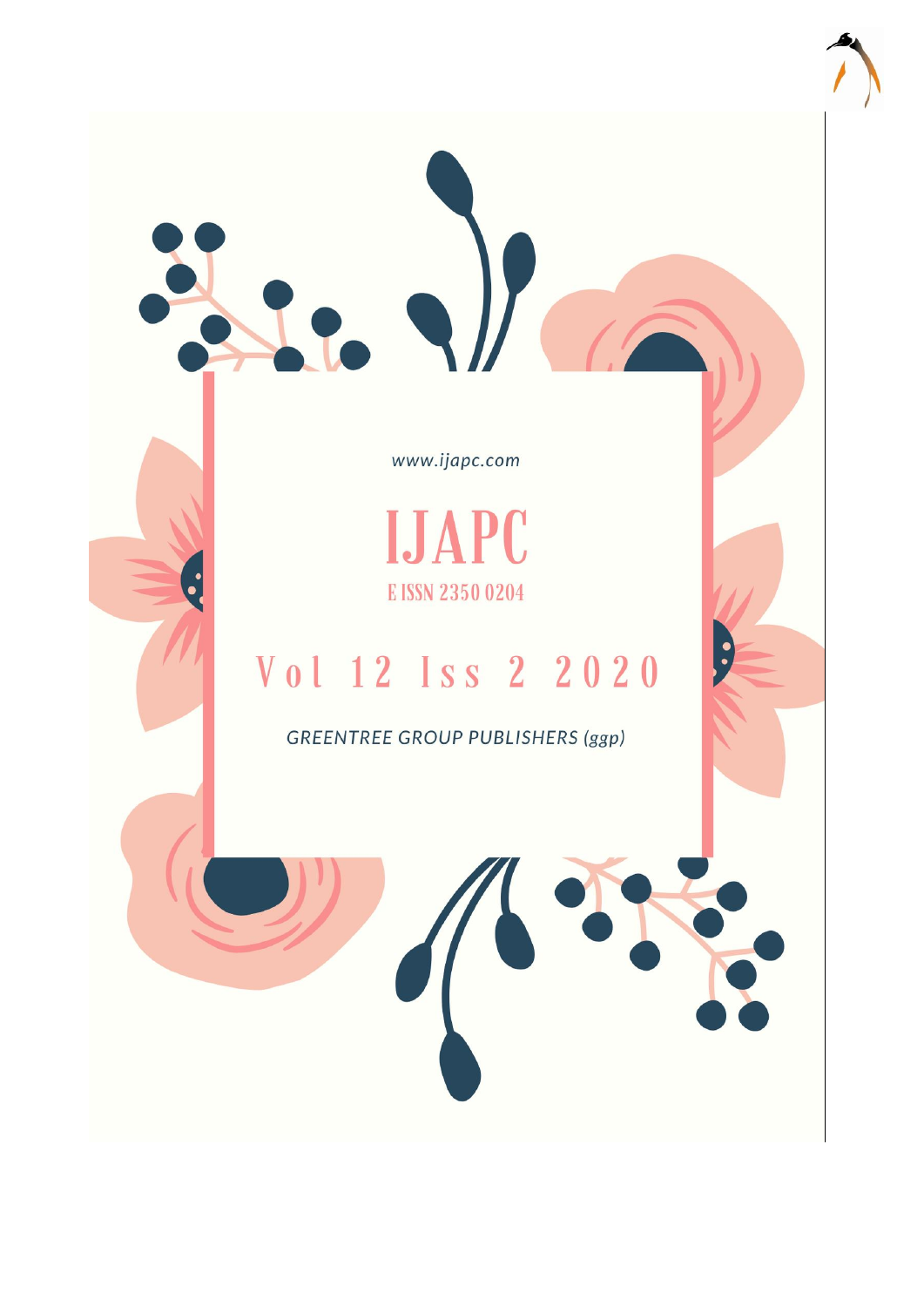

REVIEW ARTICLE www.ijapc.com

**e-ISSN 2350-0204**

# **A Critical Review on** *Yonipichu* **(Vaginal Tampon) in** *Stree Roga*

Neelam Singh<sup>1</sup>\*, Alok singh Sengar<sup>2</sup>, Bipin Bihari Khuntia<sup>3</sup>, Manisha<sup>4</sup> and Om Prakash<sup>5</sup>

<sup>1,5</sup>Regional Ayurved Research Institute for Drug development, Amkho, Gwalior, M.P., India

<sup>2</sup>Bundelkhanda Govt. Ayurvedic Medical college & Hospital, Jhansi, U.P., India

<sup>3</sup>Gopabandhu Ayurved Mahavidyalaya, Puri, Odisha, India

4CBPACS, New Delhi, India

# **ABSTRACT**

Sthanika chikitsa or Local treatment plays very crucial role in the management of various gynaecological disorders. In classics, various local therapeutic measures have been described for Yonivyapadas. In Ayurveda there are various forms of local treatments such as Yoni Pichu, Yoni Dhupana, Yoni Dhavana, Yonilepana, YoniVarti, Kshar Karma and Agnikarma have been mentioned for the management of various gynaecological and obstetrical disorders. Although it is more of local treatment but its effect is systemic too and capable of preventing complications of diseases. Yoni Pichu is one of the types of sthanika chikitsa where sterile medicated pichu is kept inside the vagina for a specific period of time. In this article Yoni Pichu chikitsa reviewed through ayurvedic classics with its concept, procedure, probable mode of action and uses.

# **KEYWORDS**

*Sthanik-Chikitsa, StreeRoga, Yoni Pichu, Yoni-Vyapada*



\_\_\_\_\_\_\_\_\_\_\_\_\_\_\_\_\_\_\_\_\_\_\_\_\_\_\_\_\_\_\_\_\_\_\_\_\_\_\_\_\_\_\_\_\_\_\_\_\_\_\_\_\_\_\_\_\_\_\_\_\_\_\_\_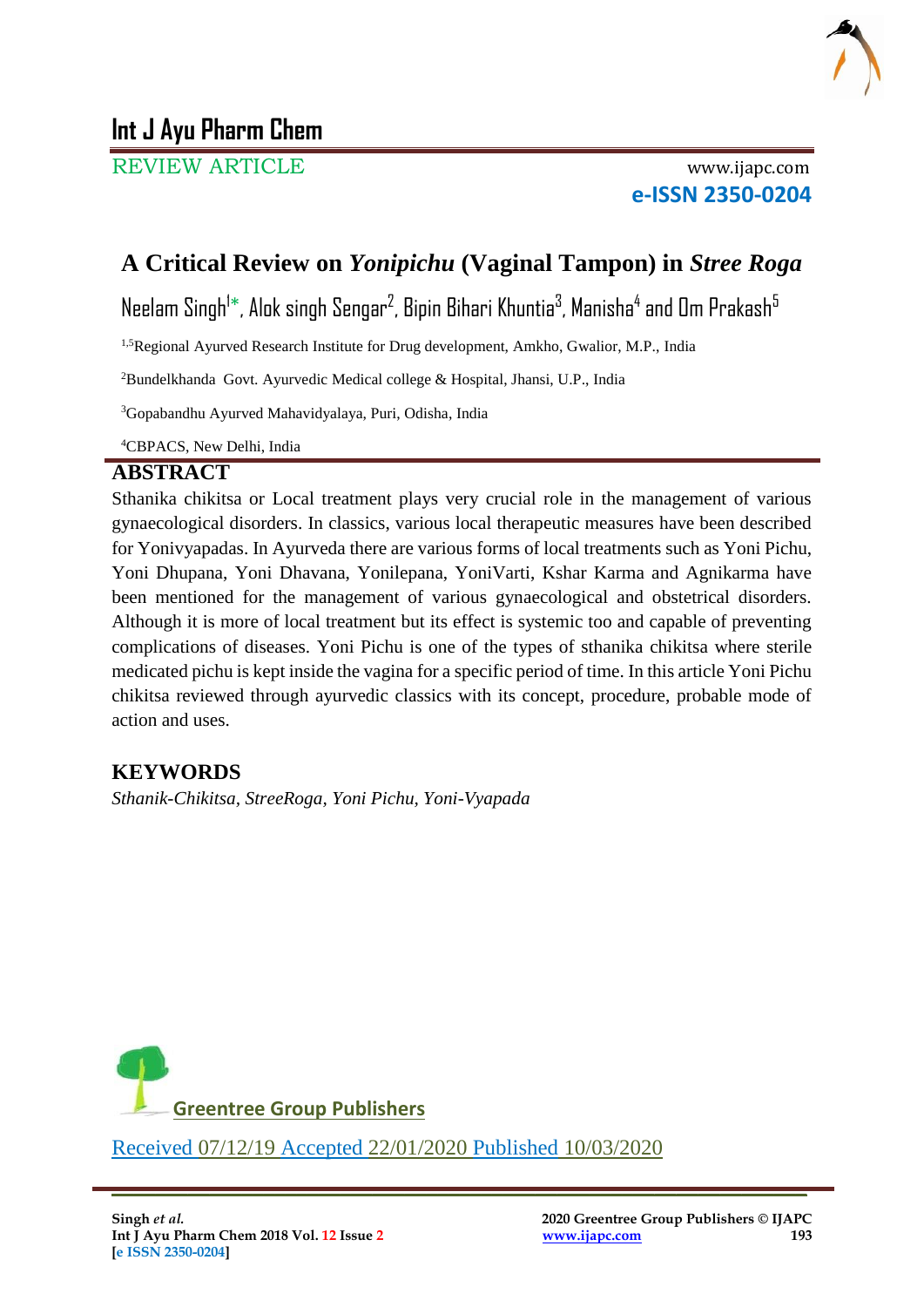# **INTRODUCTION**

Yoni Pichu is one of the types of Sthanik chikitsa in which pichu is used and is applied locally, so that it releases the drugs constantly at that particular site. It is simplest procedure and after proper instruction it can be done by patients at home. In Ayurveda two types of chikitsa have been mentioned, Abhyantar chikitsa and Sthanik chikitsa. Abhyantar chikitsa breaks dosha- dushya sammurchhana and cures disease while sthanik chikitsa corrects sthanikdosha-dushti. In all types of gynecological disorders after proper oleation and cleansing, other measures i.e. uttarbasti, massage, irrigation, anointments and tampons etc. should be used<sup>1.</sup>

Many types of Sthanik chikitsa like Yoni dhavan(Vaginal Douching), Yoni Pichu (VaginalTampooning) ,Yoni dhupan (Vaginal fumigation) ,Yoni lepan(Vaginal painting) ,Yoni varti (Vaginal suppository), Uttarbasti(Intrauterine instillation)etc. have been described in Ayurvedic classics.

#### *Pichu Kalpana*

Pichu kalpana has been described by Acharya Charak for treating the *Gudabhransha*(Rectal prolapse) in Atisara - chikitsaadhyay<sup>2</sup>Pichu is made up of cotton ball covered with a gauze piece and tail is made using the gauze. Its shape like a pottali is made. Pichu will be immersed in

medicated oil before insertion in vaginal canal. Mostly oils are preferred for tampooning due to its retention properties.

## *Types of pichu*

1. Elongated - 4 finger length and 1 finger breadth. 2. Circular – 1-inch in length and breadth $3, 4$ .

### *Site*

1.Elongated Pichu kept in Prathamaavarta (vagina) while Circular Pichu placed in Dwitiyawarta (External OS)**.** Circular *Pichu* is used for shallow insertion while elongated *Pichu* is used for deep insertion inside the vagina. It should be kept inside till the retention of urine<sup>3, 4.</sup>

### *Procedure*

 $\mathcal{L}_\mathcal{L}$  , and the contribution of the contribution of the contribution of the contribution of the contribution of the contribution of the contribution of the contribution of the contribution of the contribution of

The treatment procedure is divided into three parts.

# *Poorva karma***(pre-operative)**

Pichu and Medicinal oil or ghrita sterilized with the help autoclave. After voiding the urine patient should be kept in lithotomy position. Perineal region cleaned with savlon and betadine solution and draped.

# *Pradhana karma***(operative)**

Under aseptic precaution sterile Pichu soaked in medicinal oil should be inserted in vaginal canal with the help of index finger and thumb or by with the help of swab holding forceps in such a way that the thread of Yoni Pichu should be lying out of vagina. These will facilitate its easy removal.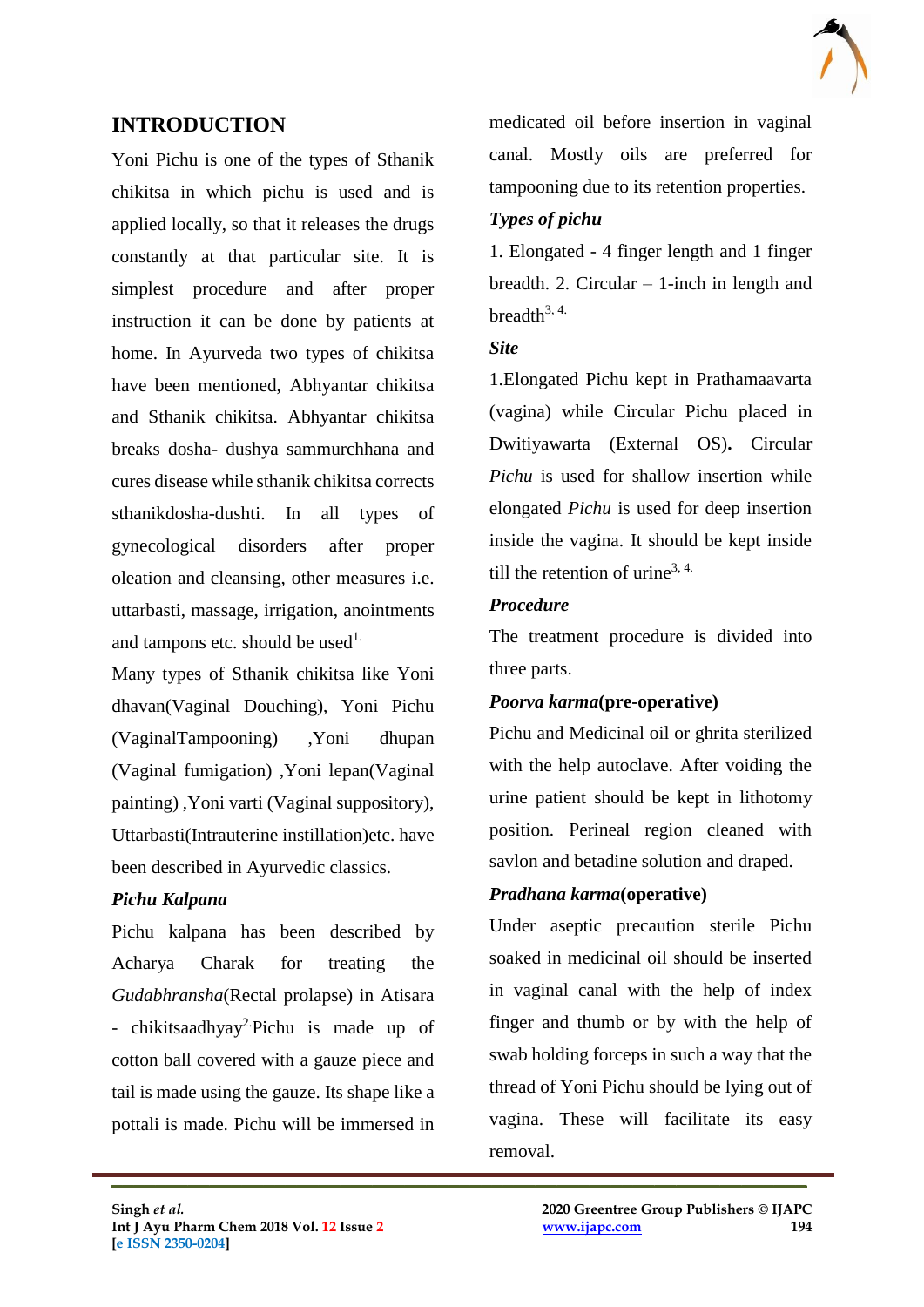#### *Paschata karma***(post-operative)**

Yoni Pichu is retained till she has a sensation of micturition. It is removed by the patient herself by pulling the gauze tail after sitting in squatting position.

#### *Mode of action of yonipichu*

Ayurveda classics describes the action of medicines in three ways i.e.Dravyaprabhava ,Gunaprabhava and Dravyaguna prabhava<sup>5</sup>.According to *Sushruta*, *Pichu*helps in *Lekhana karma*  and thus, removes slough<sup>6</sup>. In *Yonipichu*, mostly medicated *Kashaya*, *Sarpi*and*Taila* are used. These preparations have two main functions i. e. Shodhana (purification) and  $Ropana(healing)<sup>7</sup>$ . Its various mode of action will depend upon the various types of medicine that used, as different medicines have different action. Depending on the drugs yonipichu can act as an antibacterial, controls vaginal discharges, helps in wound healing. Pichu helps the medicine to remain at that particular site for a longer period for better action. It improves the musculature tone of vaginal canal.

### *Indications of YoniPichu*

1. Vataj Yonivyapada: the oils prepared with the drugs possessing usna(hot) and snigdha (unctuous)properties should be used for pichu(tampons). Due to these properties yoni rukshata, kharata, shaithilyata decreased and mriduta

 $\mathcal{L}_\mathcal{L}$  , and the contribution of the contribution of the contribution of the contribution of the contribution of the contribution of the contribution of the contribution of the contribution of the contribution of

occurred. Guduchyadi taila pichu will be beneficial vataja yoniorogas<sup>8</sup>. Use of pottali made with kantakari kalka cures this disease<sup>9</sup>.

2. Pittaj Yonivyapada: ghrita or oils prepared with the drugs either having cooling properties or capable of suppressing pitta should be used for pichu(tampons)<sup>10</sup>. Use of pottali made with panchvalkal kalka cures this disease<sup>9</sup>.

3. Kaphaja Yonivyapada- Use of pottali made with shyamadigana kalka alleviates this disease<sup>9</sup>.

4. Vipluta Yonivyapada – pain of Vipluta Yonivyapada is relieved by the continuous use of tampons soaked with the oil of tila medicated with paste of nata, vartakini, kustha, rock salt and amaradaru<sup>1</sup>.

5. Vamini and UpplutaYonivyapada- after sudation and satiation, application of tampons of oils and vataghna substances in the diet should be used $11$ .

6. PariplutaYonivyapada- tampons of uncting oil treated with bark of sallaki, jingini, jambu, dhawa and Pachavalkal should be used<sup>12</sup>.

7. Yonishathilya- tampons of suramanda cures laxity of vagina<sup>13</sup>.

8. Yonistabdhata (stiffness) and karkasata(roughness of vagina) `- constant use of tampon soaked with the oil medicated with decoction of drugs capable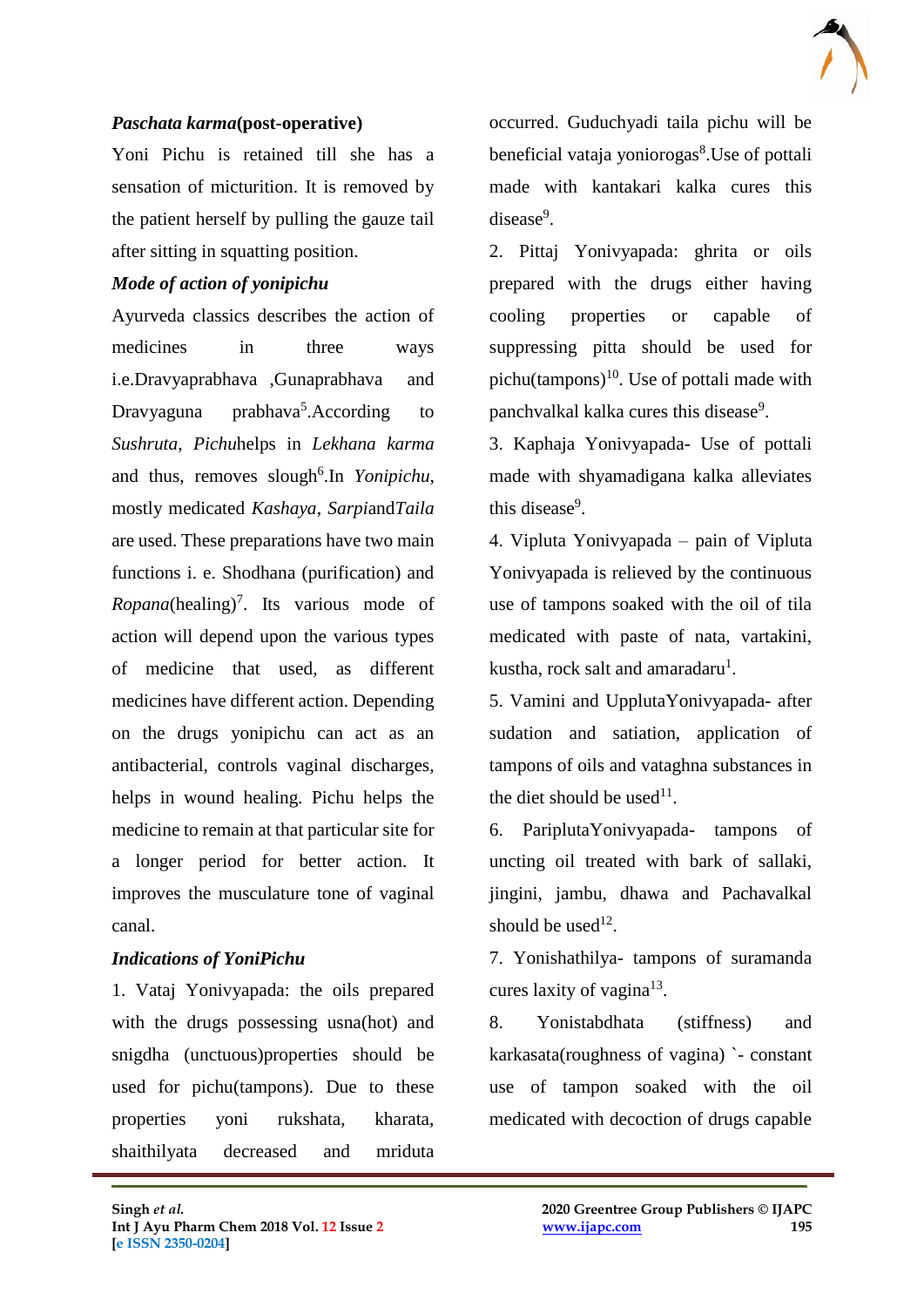

of suppressing vata or balataila should be done<sup>14</sup>. Tila tail pichu also used<sup>15</sup>.

9.Yonishula (pain in vagina)-Tampons of saindhavaditaila prepared with the oil of tila properly cooked with equal quantity of paste of rock salt, tagara or nata, kustha, brihati and devadaru cures pain in vagina<sup>16</sup>.

10. Yonidourgandhya (foul smell of vagina) – tampons soaked with oil made with sarvagandha drugs cures putrid smell of vagina $17$ .

11. Yonipaka (suppuration of vagina) – a tampon dipped in water of candana should be applied<sup>18</sup>.

12. Yonistrava (leucorrhoea) - application of tampon soaked with suramanda cure vaginal discharges. Use of dhatkyaditaila in the form of tampon is beneficial<sup>18</sup>.

13. Yonikanda(uterovaginal prolapse)- use of tampons soaked with mushak oil cures this shameful disease yonikanda<sup>19</sup>.

14. Yoniarsha-use of tampons soaked with mushak oil destroys yoniarsha<sup>20</sup>.

15. Udumbaraditaila- use of this oil cures picchila, vivrta, kaladusta or ciradusta and darunadusta yoni within a week and woman also achieves conception or becomes pregnant $2<sup>1</sup>$ .

16. DhatakyadiTaila - use of this oil cures Vipluta, upapluta Yonivyapada, uttana, unnata or suna yoni and the one which is full of sphota (blisters) and pain, yoni associated with excessive unctuousness or discharges $^{22}$ .

17. Hingwadi tail -use of this oil in yonipichu brings menstruation, cures dysmenorrhoea and pelvic pain<sup>23</sup>.

18. Hayamaradi tail-use of this oil curesyonikandu, yonivrana, yonikleda , yoniarsha and it increases the libido<sup>23</sup>.

#### *Contraindication of Yoni Pichu*

Pelvic inflammatory disease, urinary tract infection.

#### *Complication of Yoni Pichu*

If large and thick size of yonipichu is used and if their times of retention will be more, then *Mutrakricha*(Burning and painful micturition), *Yonishoth*a(Inflammation in vagina), *Yonishul*a(Pain in vagina)etc. will be develop as a complication.

#### *Formulations used in Yonipichu:*

*Guduchyadi taila*, *Bala taila*, *Dhatakyadi taila*,*Udambaradi taila*,*Jatyadi taila,*  Kasisadi tail, Dashmool taila, Taila<sup>24</sup>, *Ghrita*<sup>25</sup> .

#### *Taila:*

 $\mathcal{L}_\mathcal{L}$  , and the contribution of the contribution of the contribution of the contribution of the contribution of the contribution of the contribution of the contribution of the contribution of the contribution of

Oil is fiery, hot, sharp, sweet in rasa and vipaka, bitter and astringent in subsequent taste, growth promoting, satiating, diffusing, minute, clean, heavy, laxative, slackening, spermatogenic, emollient for skin and purifying, increases the suppleness, muscular stability, complexion and strength. It diminishes kapha and vata, vermicidal and somewhat increases the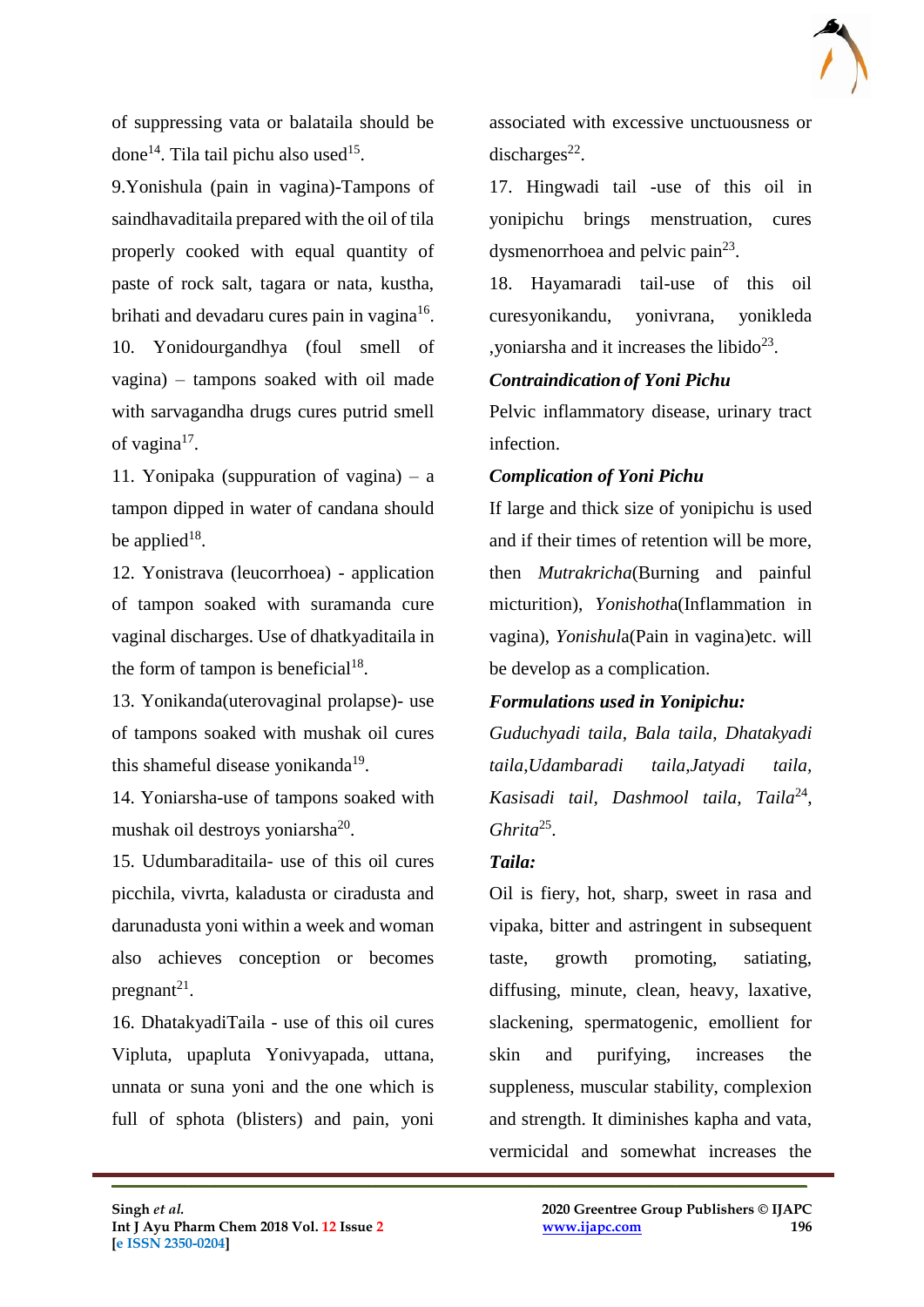

pitta. It alleviates the pain from the female genitalia and it cleanses the uterus. Sesame oil is useful for application and immersion procedures. Whatever oils from vegetable group all possess the properties of sesame oil and all pacify the vata $24$ .

#### *Ghrita:*

Among all sneha*Ghrita* has been described as best sneha because it is the only *Sneha*  which occupies all the pharmacological properties of drugs from which it is prepared. Traditionally prepared cow ghee has *Sanshodhna*(detoxifier) and *Sansamana*(palliative) properties. *Ghrita*  helps in promotion of quick healing and cure the inflammatory swellings<sup>25</sup>.Taila and *Ghrita*preparations used in *Yonipichu*  are more effective in curing gynaecologicaldiseases as lipophilic drugs are well absorbed than hydrophilic drugs.

# **CONCLUSION**

Yoni Pichu is an ancient, effective and result oriented ayurvedic treatment for gynaecological disorders. It is safe, effective and inexpensive method without adverse effects. It avoids the use of antimicrobial drugs.

 $\mathcal{L}_\mathcal{L}$  , and the contribution of the contribution of the contribution of the contribution of the contribution of the contribution of the contribution of the contribution of the contribution of the contribution of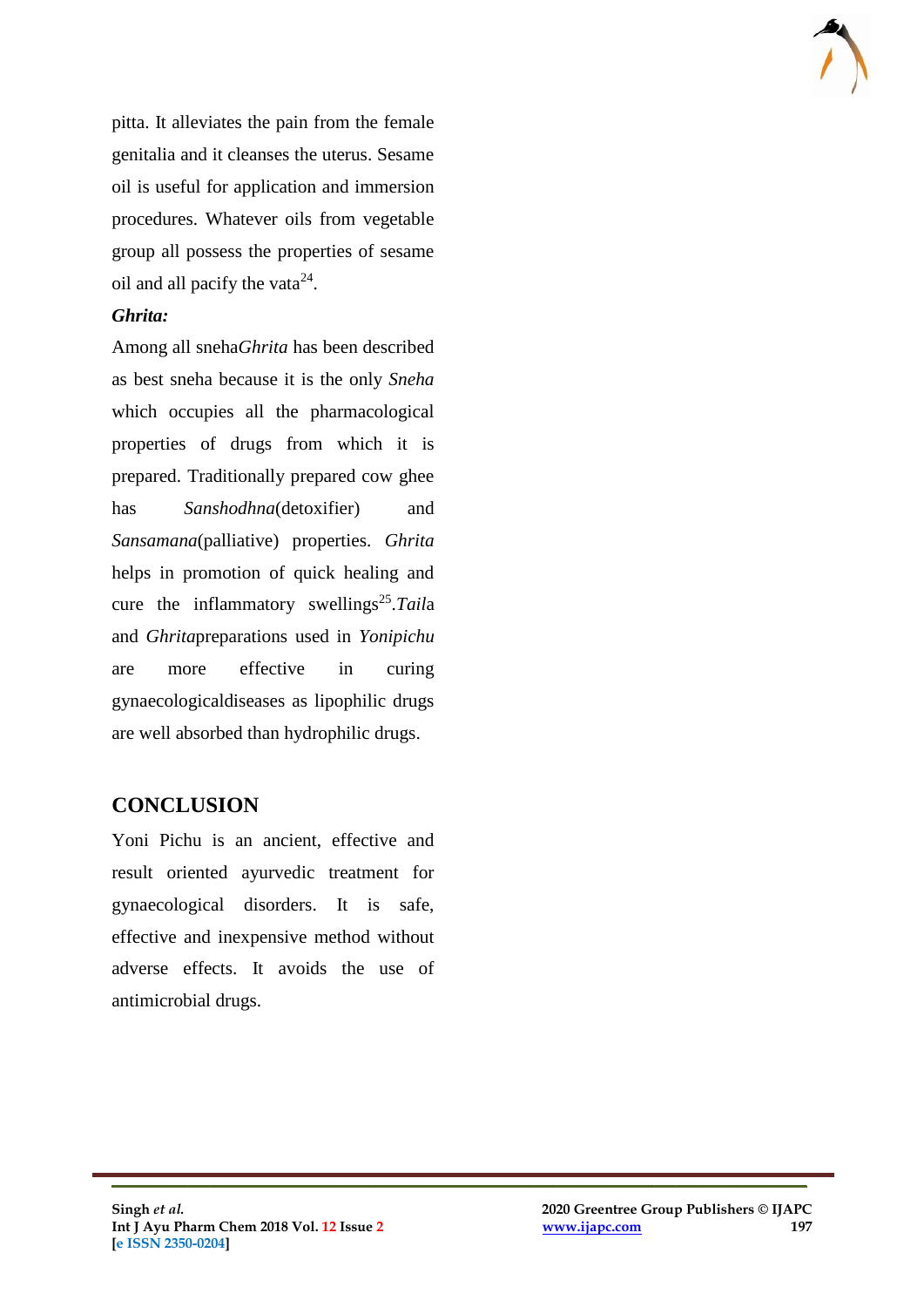

# **REFERENCES**

1. Yogratnakar, edited by vd. Laxmipati Shastri,chaukhambasanskritSansthan,

Varanasi, 4rthedition, 1988 chapteryonivyapadachikitshaadhyaya, verse-1-2, P-410.

2. Dr. Brahmanand Tripathi,editor, Charaksamhita, Chaukhamba Surbharati Prakashan, Varanasi, 2004,Reprint, Chikitsasthana, chapter-19/46, P-681.

3. Jaymala Shirke, editor, Ayurvediya Streerogvigyana, edition- 1st, Pune tathagat Prakashan 2003, p- 164.

4. Dhanashree H Mahajan et al. a critical review of sthanikchikitsa local therapies adapted in streeroga,Int.J. Ayu. alt. med, 2014,2(3) :28 -35.

5. KavirajAmbikaduttaShastri, editor, Shushrutasamhita of Maharishi Susruta edited with 'Ayurveda-TatvaSandipika'Hindi Commentary, part-1, Chaukambha Sanskrit Sansathan, Varanasi, 11th edition-1997, Su-40/17, p-152.

6. KavirajAmbikaduttaShastri, editor, Shushrutasamhita of Maharishi Susruta edited with 'Ayurveda-TatvaSandipika' Hindi Commentary, part-1, Chaukambha Sanskrit Sansathan, Varanasi, 11th edition-1997, chi-1/40, p-7.

7. KavirajAmbikaduttaShastri, editor, Shushrutasamhita of Maharishi Susruta

 $\mathcal{L}_\mathcal{L}$  , and the contribution of the contribution of the contribution of the contribution of the contribution of the contribution of the contribution of the contribution of the contribution of the contribution of

edited with 'Ayurveda-TatvaSandipika' Hindi Commentary, part-1, Chaukambha Sanskrit Sansathan, Varanasi, 11th edition-1997, chi-1/9, p-4.

8. Dr. BrahmanandTripathi, editor, Charaksamhita,

chaukhambasurbharatiPrakashan,

Varanasi, 2004, Reprint, chikitsasthana, chapter-30/60,61, P-1021.

9. prof.Siddhinandanmishra, editor,Bhaishajyaratnavali,chaukhambasur bharatiPrakashan, Varanasi, 2005,1<sup>st</sup> ed., chapter-67/9, P-1041.

10 Dr.BrahmanandTripathi, editor, Charaksamhita,

chaukhambasurbharatiPrakashan,

Varanasi, 2004, Reprint, chikitsasthana ,chapter-30/63, P-1022.

11. Yadavji trikamji Acharya, editor, Charaka Samhita,

chaukhambasurbharatiPrakashan,

Varanasi, 2004, Reprint, chikitsasthana, chapter-30/106, P-1029.

12. Dr. D.V. Panditrao&Ayodhya Pandeya,editor, Ashtanga Sangraha, CCRAS, New Delhi,1988, Uttarsthana, part 2, Chapter 39/49, pg.322.

13. Vd. LaxmipatiShastri,editor Yogratnakar,chaukhamba Sanskrit Sansthan, Varanasi, 4rthedition, 1988 chapter- yonivyapadachikitshaadhyaya, verse-10, P-411.